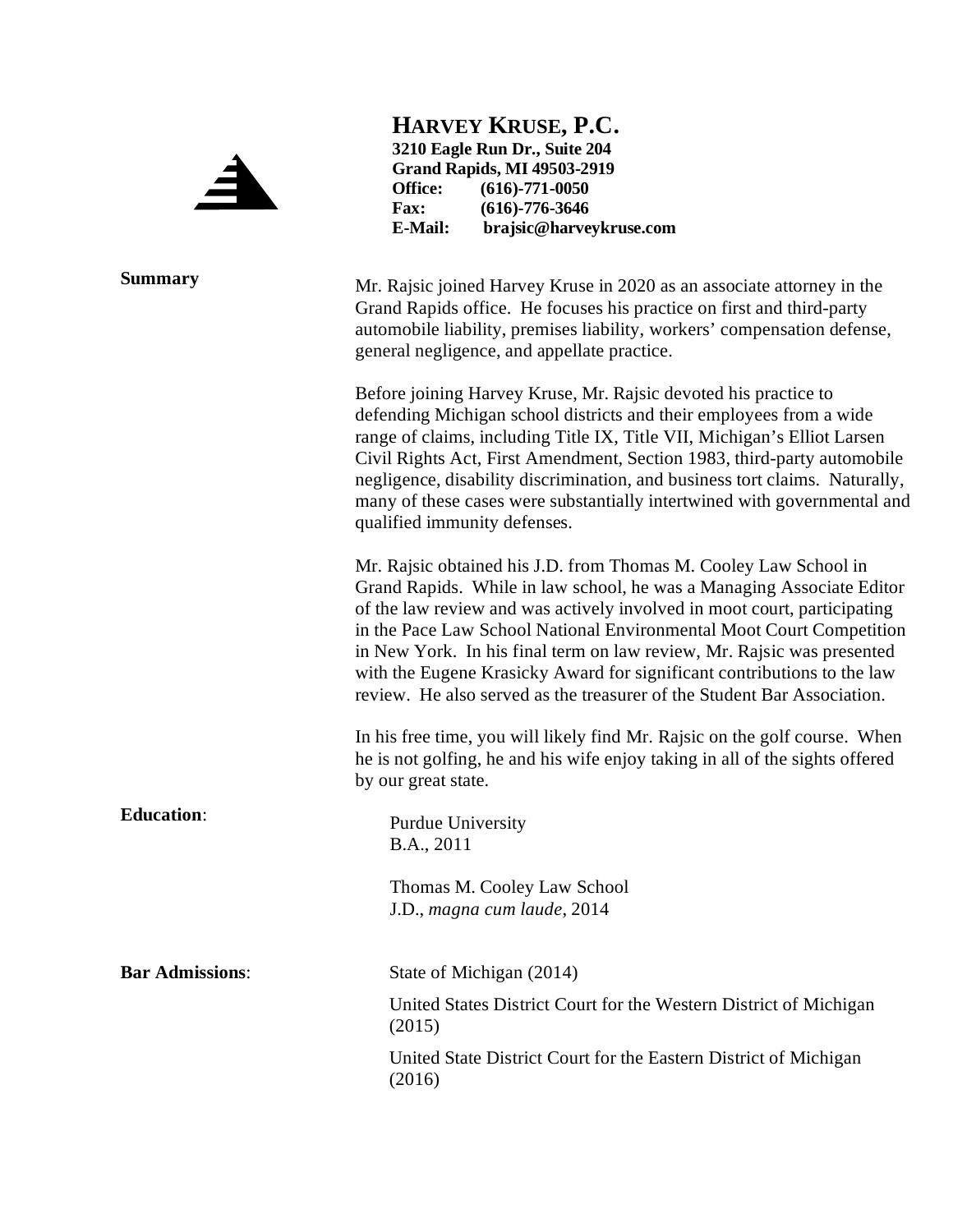United States Court of Appeals for the Sixth Circuit (2019)

| <b>Employment:</b>        | Associate Attorney, Harvey Kruse, P.C. (2020 –<br>present)                                                             |
|---------------------------|------------------------------------------------------------------------------------------------------------------------|
|                           | Associate Attorney, Kluczynski, Girtz & Vogelzang,<br>$(2016 - 2020)$                                                  |
|                           | Of Counsel, Bruce Alan Block, P.C., (2014-2016)                                                                        |
| <b>Experience:</b>        | Extern, Judge Janet T. Neff, United States District Court for the<br>Western District of Michigan (2013)               |
|                           | Extern, Magistrate Judge Ellen S. Carmody, United States District<br>Court for the Western District of Michigan (2013) |
|                           |                                                                                                                        |
| <b>Areas of Practice:</b> | <b>Insurance Defense</b>                                                                                               |
|                           | Third-Party Automobile Liability                                                                                       |
|                           | First-Party No-Fault Automobile Liability                                                                              |
|                           | Premises Liability                                                                                                     |
|                           | <b>Workers' Compensation Defense</b>                                                                                   |
|                           | <b>Employment Law Defense</b>                                                                                          |
|                           | <b>General Liability</b>                                                                                               |
|                           | <b>Trial Practice</b>                                                                                                  |
|                           | <b>Appellate Practice</b>                                                                                              |
| Honors & Awards:          | Best Lawyers: Ones to Watch, 2021 & 2022                                                                               |
|                           | National Moot Court Team Member, Pace Law School National<br>Environmental Moot Court Competition (2014)               |
|                           | Managing Associate Editor, Thomas M. Cooley Law School Law<br>Review                                                   |
|                           | Eugene Krasicky Award for Significant Contributions to the<br>Thomas M. Cooley Law School Law Review                   |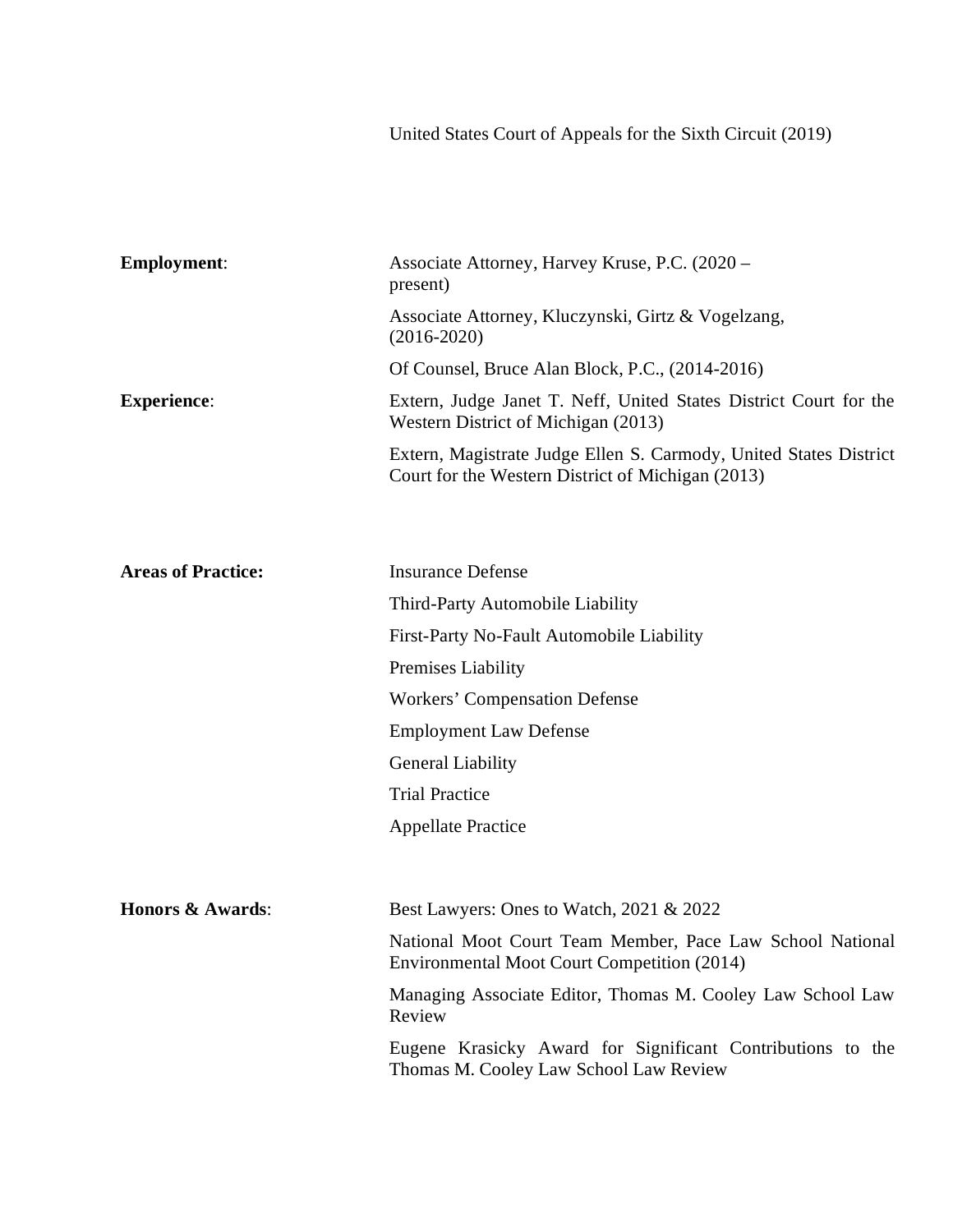**Representative Matters**: *Harmon v Ewing*, Michigan Court of Appeals (2021) – Mr. Rajsic obtained an opinion from the Michigan Court of Appeals affirming the trial court's decision granting summary disposition on whether the plaintiff suffered a threshold injury in a multi-vehicle chain reaction accident. The Court of Appeals agreed with the trial court that plaintiff failed to present sufficient evidence that she suffered an objectively manifested impairment where plaintiff relied on subjective complaints of pain instead of presenting objective evidence of an impairment.

> *Zeliasko v TJ Trucking, Inc., et al.*, Kent County Circuit Court (2021) *–* Mr. Rajsic obtained summary disposition in third-party auto negligence action where insured driver side swiped plaintiff's vehicle in a 44-vehicle pileup. Plaintiff alleged substantial ongoing complaints of pain and tenderness following the accident, but her medical records were devoid of any objective evidence of any impairments despite her complaints. The Court granted summary disposition on threshold because plaintiff did not establish an objectively manifested impairment (her subjective complaints were not sufficient) and that there was no evidence that her general ability to lead her normal life was affected by her claimed impairments.

> *Devine v Michigan Pizza Hut, Inc./Amerisure, et al v Home-Owners*, Allegan County Circuit Court (2021) *–* Mr. Rajsic obtained summary disposition in a declaratory action seeking indemnification and defense under Home-Owners' policy of insurance. This matter began as a third-party auto negligence case where the insured's (Michigan Pizza Hut) driver pulled out in front of a motorcycle causing a collision. Home-Owners refused the tender (and refused to defend its own insured) asserting coverage was excluded under a "public or livery conveyance" exclusion. A declaratory action was filed seeking indemnification and a defense for Home-Owners' insured and additional insured status for Michigan Pizza Hut. The Court granted summary disposition because the "public or livery conveyance" exclusion did not apply.

> *Michigan Department of Transportation v National General Insurance Company*, Ingham County District Court (2020) – Mr. Rajsic obtained summary disposition on a pre-answer motion arguing plaintiff failed to state a claim. Plaintiff sought property loss benefits under the no-fault act but named the wrong insurance company. By the time service was obtained, the statute of limitations had expired. Mr. Rajsic successfully argued that National General